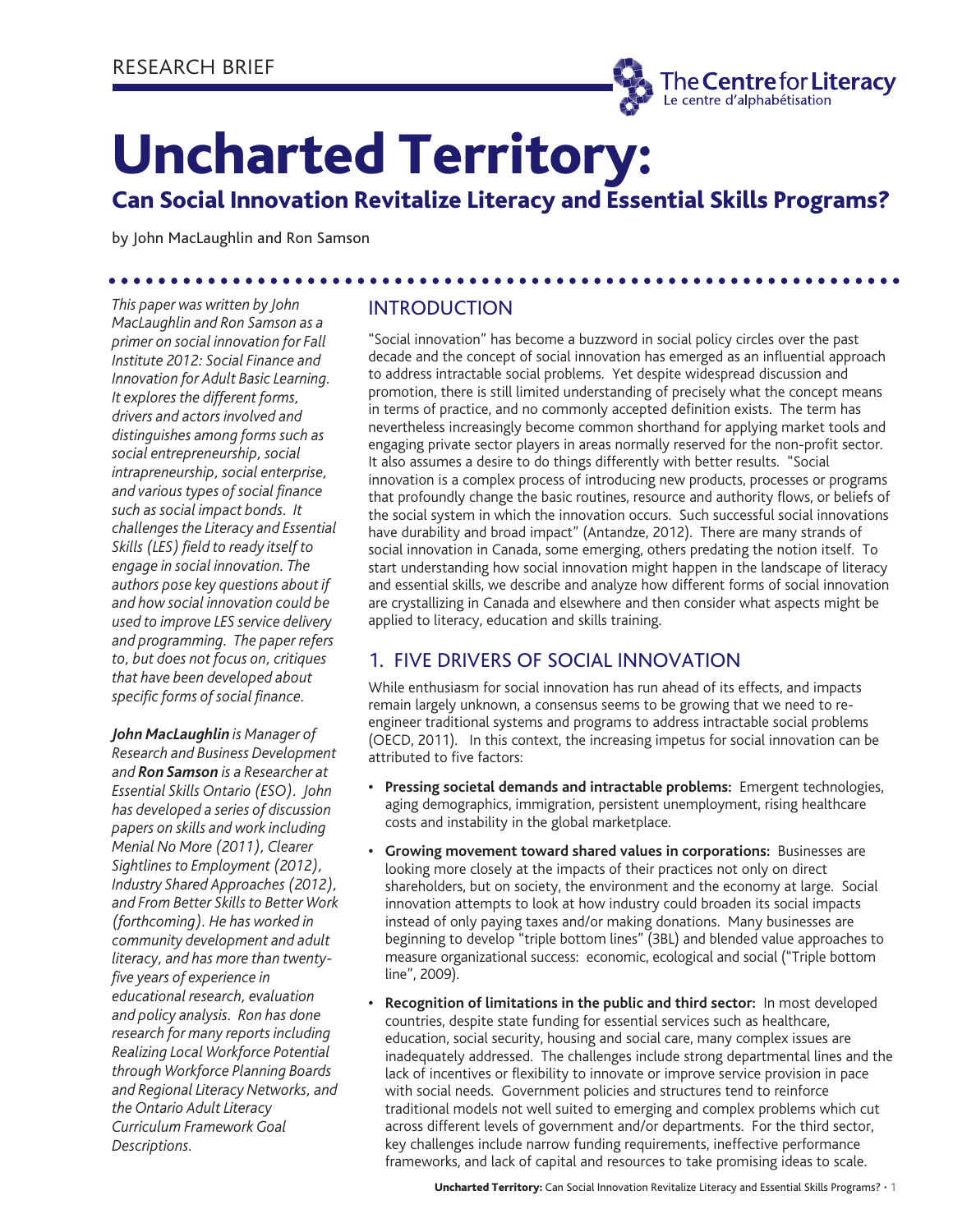

- **Budgetary constraints, rising costs and lack of resources for new programming:** In the context of deficit reduction, civil servants are under pressure to effectively allocate waning resources, provide services, yet allow industry to remain competitive. Costs of an aging society, pension liabilities, decreasing tax revenues and other issues will likely hamper future public spending.
- **An era of change:** Much current social policy and service delivery began as promising ideas and unproven practices in the 1940's with government as the primary or sole "problem-solver". Over the past decade, policy experts suggest that we have reached a tipping point towards a new paradigm of shared responsibility as governments, non-profits, and many businesses understand that they need to find new ways to create social well-being.

# 2. THE PROCESSES OF SOCIAL INNOVATION

*Innovation counts for little unless it produces something tangible that people can use, a product or methods that makes them more productive or which helps solve a problem. Our innovators have all created reliable, repeatable methods, processes, services or tools which people can use to learn more effectively. The kernel of these projects is a simple innovation that successfully meets a clear need* (Leadbeater, 2012).

The Stanford Center of Social Innovation provides a framework for defining the "innovation" in social innovation as a novel solution that is more effective or efficient than pre-existing alternatives (Phills, Deiglemire and Miller, 2008, p. 38). The birth of a new idea may be prompted by a creative person, organization or government interested in solving a new problem or a difficult problem that has remained persistent despite traditional remedies.

The concept is often rooted in management theory and practice. It is harder to define the "social" in social innovation, but in general, it seems to describe specific

#### THE CENTRE FOR LITERACY Uncharted Territory: Can Social Innovation Revitalize Literacy and Essential Skills Programs?

Writers: John MacLaughlin and Ron Samson **Edited by:** Staff of The Centre for Literacy

Publisher: The Centre for Literacy, April 2013

# Canada

Funded by the Government of Canada's Office of Literacy and Essential Skills (OLES), Human Resources and Skills Development Canada

*The opinions and interpretations in this publication are those of the authors and do not necessarily reflect those of the Government of Canada*

ISBN 978-1-927634-02-8

societal relations and motivations, a class of issues or problems or activities that are distinct from financial or economic values. The term "social innovation" can thus be differentiated from other types of innovation whose purpose is primarily for-profit and *may* have potential *secondary* social benefits. Social innovations focus primarily on social benefits, with an incline towards the perpetuation of social values – benefits to the public or society as a whole – rather than on private values of gain for entrepreneurs, investors and direct consumers. Social innovations can take the form of products, production processes or technology, a principle, an idea, a piece of legislation, a social movement, an intervention or combination of these (Phills et al, 2008).

# SMARTPHONES: Innovation with unintended social benefits

Smartphones exemplify the nuance that distinguishes social innovation from traditional notions of innovation. Created for the benefit of company's shareholders, smartphones have generated social benefits well beyond economic profits. Smartphone technology has provided a revolutionary platform for social innovators to create software applications (apps) indispensable to many fields and used for many social improvement purposes. Apps such as Audible, LookTel Money Reader and VizWiz, have revolutionized communication for the blind and deaf-blind in ways unmatched since the invention of Braille. In the context of this paper, smartphones are a traditionally understood *innovation*, while apps created by social innovators to improve lives, communities and whole societies – rather than to generate profit – are *social innovation.*

## 3. WHERE DOES SOCIAL INNOVATION HAPPEN?

A consensus is emerging internationally that the scale and complexity of modern social problems may require new more sophisticated and innovative approaches. Current discourse suggests an approach of shared responsibility in which the public, private and third sectors move beyond traditional boundaries and see themselves not as adversaries, but as collaborators to achieve broader collective impacts.

# 3.1 The Third Sector

The third sector – non-profit NGO's, volunteer and charitable organizations – is often the driving force behind social innovation. Most of the third sector recognizes that governments face fiscal restraints, and that funding mechanisms such as grants and core

2 · Uncharted Territory: Can Social Innovation Revitalize Literacy and Essential Skills Programs?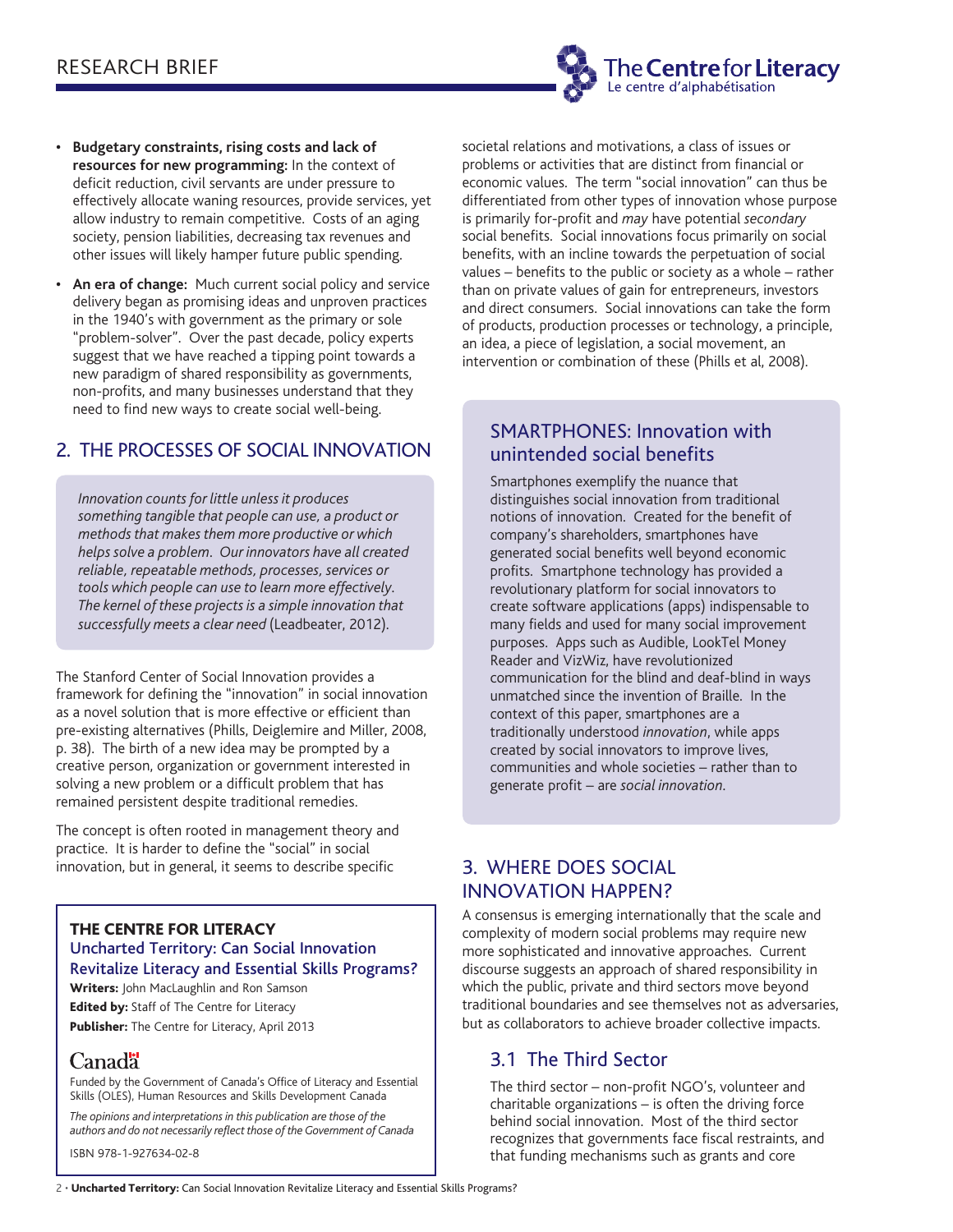

funding will not increase and may be at risk. Individual donations can be unpredictable and institutional donors (e.g. foundations) now tend to avoid long-term commitments and favour start-up operations. None of these financial mechanisms allow the generation of internal surpluses that could finance "new ideas". In response, the third sector is looking for entrepreneurial tools and collaborative activities with the business and public sector. These developments are transforming the sector. New kinds of finance, platforms, packages of support, and regulatory governance and accountability frameworks are being developed. Social entrepreneurship and social enterprise are the most common forms of social innovation in this sector.

# 3.2 The Public Sector

Governments are increasingly drawn towards social finance as a way to align community financial resources towards achieving better outcomes. In the public sector, social innovation can take many forms, such as new public programs, better ways of organizing things, changing methods of funding (e.g. pay for performance), new means of communicating and using emerging technology. Two current drivers are noteworthy. First, fiscal realities and structural issues are causing the public sector to consider how it allocates and is accountable for its funds. Second, the growth centres in most Western economies have shifted from manufacturing, retail and transportation, to healthcare, education and old-age supports – areas in which government is a major player, as provider, funder and/or regulator. In these areas, a convergence of innovation between the public, private and third sectors can ultimately benefit the clients of these services.

Broadly speaking, governments see their role as investors in innovative solutions that demonstrate better results. Tools, such as innovation "seed" funds, and other social capital market structures can direct resources toward community solutions, such as creating government/non-government partnerships to promote and develop better mechanisms to measure and evaluate programs, improve outcomes, or foster knowledge of what works and why. A critical role is to provide incentives for innovation.

## 3.3 The Private Sector

Many private entrepreneurs see social innovation as a way to create new business opportunities, grow brand loyalty through association with well-known charities or social enterprises, or attract employees who want a socially conscious employer and a stimulating culture of innovation. The continued growth of social industries – such as health, education, training and long-term care – can create opportunities for collaboration and a new alignment of expertise. A significant development over the past twenty years has been the growth in social enterprises and entrepreneurs that earn a profit but also focus on social goals.

# 3.4 The Three Sectors Working Together for Collective Impact

An example of social innovation in which third sector, business and government collaborate to achieve largescale change is the development of technology for business, academic research and skills development. Many universities and colleges have paired up or aligned their activities with technology companies. The lines between classroom research and industry technology development are becoming increasingly blurred. While some oppose this trend and raise relevant questions about the extent to which the traditional mission of educational institutions may be compromised, others see this "blurring" as a critically important lever for facilitating economic growth and a regional advantage in attracting industry (Essential Skills Ontario, 2012). This approach has a longstanding tradition in medical research, where criticism has been most pronounced. However, countries such as Finland, the Netherlands and Japan have adapted it to advance technological development between universities and private research and development divisions in industry. In the United States, many universities and colleges are pairing up with regional economic development offices to kickstart local economies through knowledge transfer hubs that often center on the creation, diversification, and industrial application of emerging technology. Such approaches can also help create new entrepreneurs and small businesses.

# 4. NEW MODELS FOR A NEW WORLD

## 4.1 Social Entrepreneurship

"Entrepreneurship" and "entrepreneurs" refer to the processes and people who organize a business venture and assume the risk. Entrepreneurs are seen as individuals who have an innate sense and business acumen to recognize and act on opportunities. Social entrepreneurs are individuals with innovative solutions to our most pressing societal challenges. They do not leave these to government but instead identify what is not working and look to solve the problem by changing the system, testing solutions, sharing the solution and inspiring others to take new steps (Ashoka, retrieved 2013). Combining creativity and perseverance, entrepreneurs create or bring about new ideas, services, products and companies that have the potential to change the world for the better (Martin & Osberg, 2007). So what is the difference between *entrepreneurship* and *social entrepreneurship*?

Martin and Osberg suggest that the "value proposition" distinguishes the two (2007). For most *entrepreneurs* the value proposition is that in creating a new enterprise they can generate profits through the goods or services they create and deliver. The impetus is mainly profit. *Social*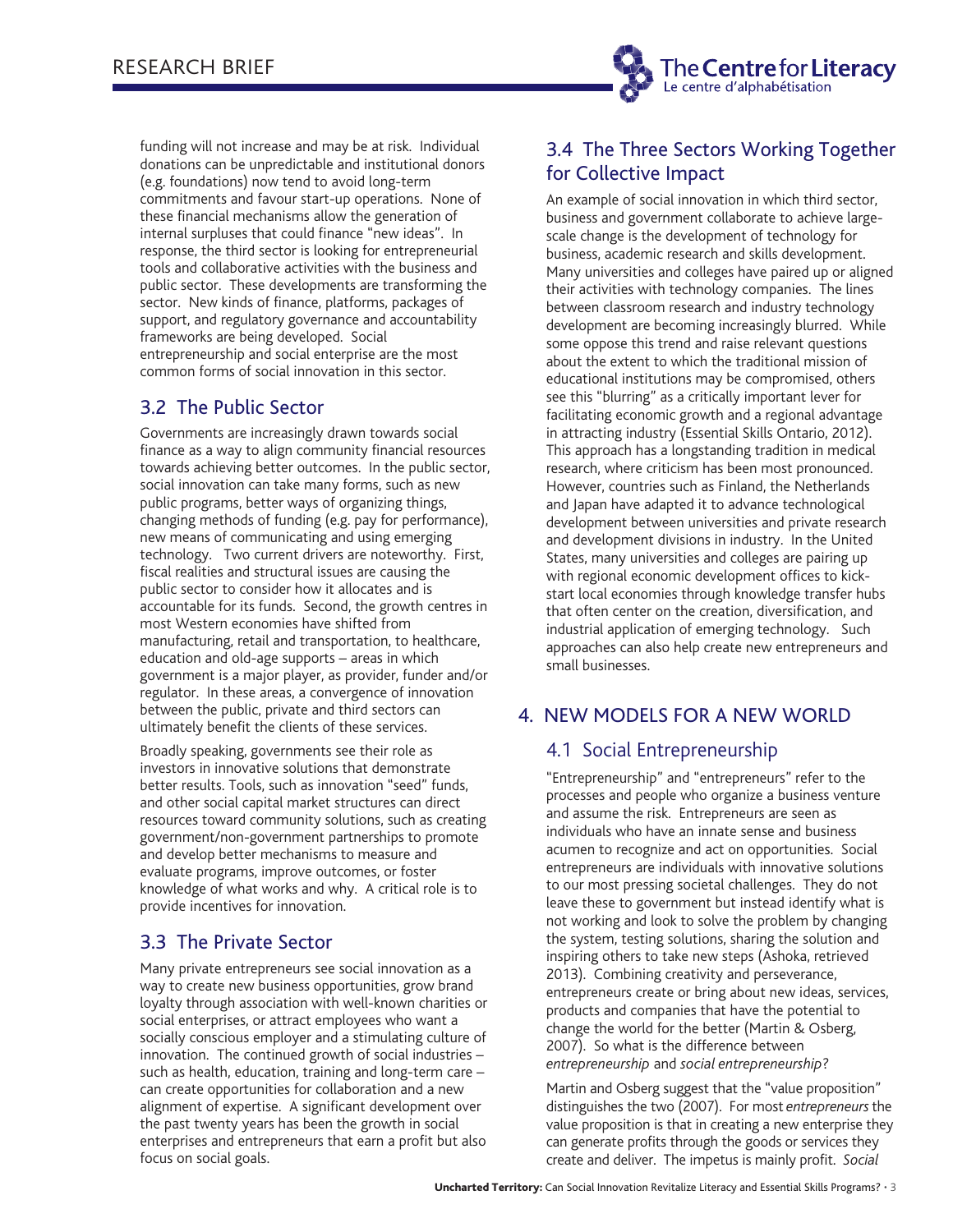

*entrepreneurship*, on the other hand, recognizes a social problem and uses entrepreneurial principles to create and manage an enterprise primarily to achieve a desired social good. A social entrepreneur does not act primarily for financial gain but to create value in the form of transformational benefits that have positive impact on the lives of those in need (Ayoga, retrieved 2013). The value proposition in traditional entrepreneurship assumes that individuals in the marketplace can afford to pay a premium for a given product or service, allowing a profit for the entrepreneur. A social entrepreneur, however, provides and designs goods and services for disadvantaged populations that cannot achieve these benefits on their own (Martin & Osberg, 2007). These enterprises do not preclude income generation, but profits are not the overarching goal. They may be structured as either not-for-profits or for-profits.

## 4.2 New corporate models

## *4.2.1 Corporate Social Responsibility (CSR)*

Without being a social enterprise, a socially responsible business may create and achieve positive social change indirectly through corporate social responsibility (CSR). CSR is defined as the way businesses integrate social, environmental and economic concerns into their values and operations in a transparent and accountable manner. Government recognizes the importance of CSR to business success and the sustainable development of communities (Foreign Affairs and International Trade Canada, retrieved 2012). CSR practices include shared value activities such as creating a charitable foundation, paying fair wages, reducing environmental footprints, raising money for social causes and providing volunteers for community projects.

#### *4.2.2 B Corporations*

An emerging social innovation model aims to combine profits and social benefits. B Corps are for-profit companies incorporated under specific laws that recognize a social purpose beyond the financial gain of the shareholders. B Corps must publicly report on their social and environmental performances using established third party standards. Their actions must also show benefits to stakeholders, such as employees, suppliers, customers, community and the environment (B Lab, retrieved September, 2012). One Canadian example is Bullfrog Power. (Bullfrog Power, retrieved September 2012). Developed in the US, benefit corporations, or "B Corps", are gaining ground in Canada (Mendleson, 2012). The MaRS Centre for Impact Investing has partnered with the U.S.-based B Lab, to act as the Canadian Certified B Corporation Hub, and grow the B Corp community in Canada. B Lab, a not-forprofit organization, certifies B Corporations in the same way TransFair certifies Fair Trade coffee.

# 4.3 Social Intrapreneurship

Intrapreneurs are similar to entrepreneurs, but work within established corporations, organizations and institutions where organizational practices and management styles integrate risk-taking, innovative approaches, and the reward and motivational techniques more traditionally associated with entrepreneurship (Social Innovation Generation, retrieved 2012, p. 4). 3M and Google use intrapreneurship as a management practice. In many enterprises, intrapreneurs are the individuals who, without being asked, undertake something new, focus on innovation and creativity and transform an idea into a profitable undertaking, while operating within the organizational environment (De Jong & Wennekers, 2008). Social intrapreneurs resemble entrepreneurs; however, they also differ in important ways. For example, while they act independently to incubate their innovations, they also value teamwork, "understanding the critical need to engage others to ultimately push ownership of new concepts through their organization" (SustainAbility, 2008. p.13).

## 4.4 Social Enterprise

There is no common definition of a "social enterprise". Some descriptions limit it to not-for-profit organizations with business operations that generate sustainable revenue, while others point to for-profit organizations that have a social or environmental purpose. The OECD has an inclusive definition that suggests it can be either – "the social enterprise concept does not seek to replace concepts of the non-profit sector or social economy. Rather, it is intended to bridge these two concepts, by focusing on new entrepreneurial dynamics of civic initiatives that pursue social aims" (OECD, 2006).

In Canada, social enterprises are generally associated with business operations owned by third sector organizations (Social Innovation Generation, retrieved 2012, p. 5). These organizations aim to generate revenue through market-based transactions recognizing the need to diversify funding and rely less on governments and foundations. To be a social enterprise, a third sector organization has to integrate and align business approaches, practices and operations that generate sustainable revenue in a way consistent with the mission and mandate of the organization. Incomegenerating activities have to tie directly into and work to address the social improvement mission of the organization (Canadian Centre for Community Renewal & Centre for Community Enterprise, 2008). An excellent example is seen in Stella's Circle in St. John's, Newfoundland. In 2008, Stella's Circle opened the Hungry Heart Café, with the mission to transform the lives of individuals in ways that engage the entire community. The Café achieved this by providing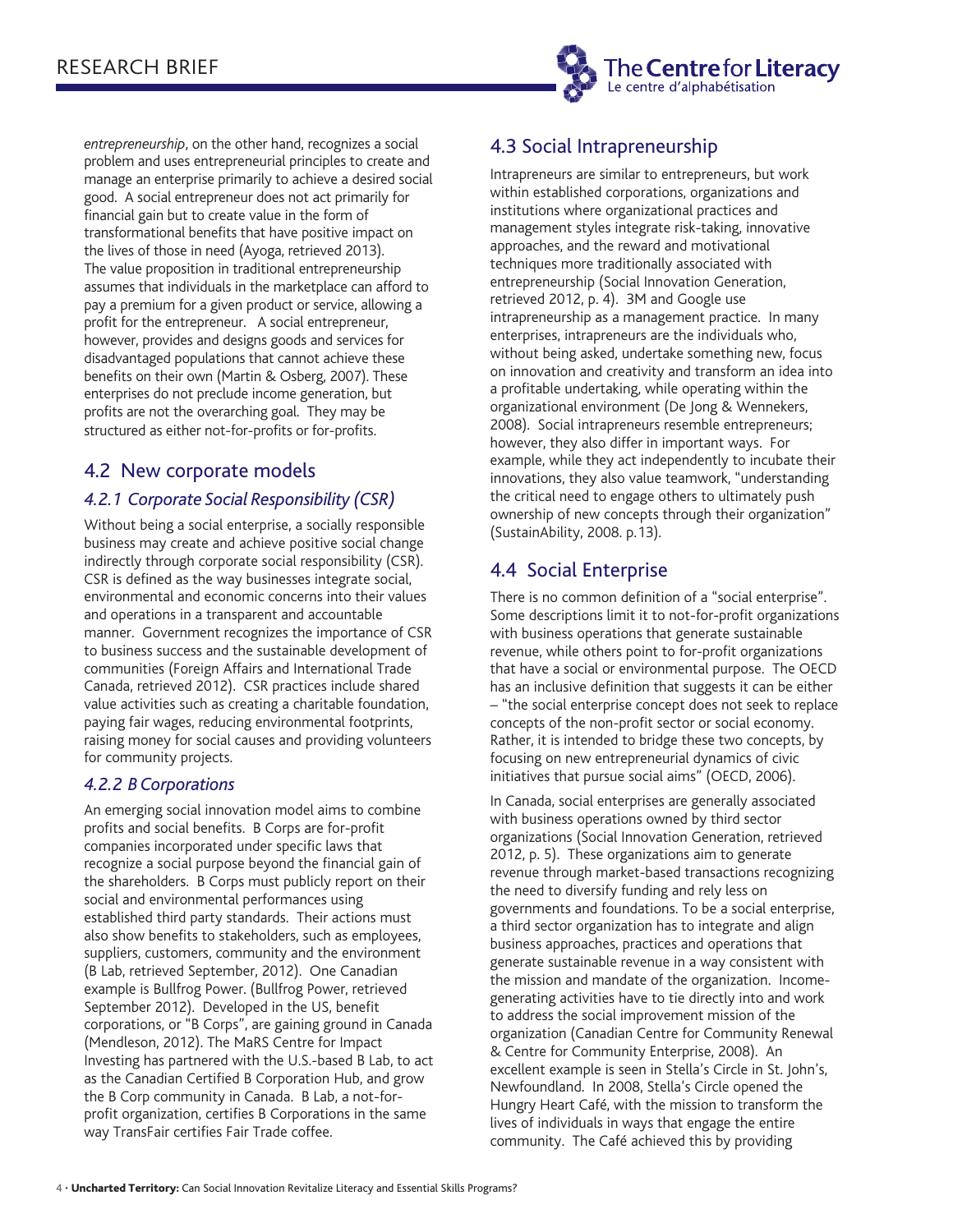

#### **Social Enterprise Continuum**



[Adapted from the BC Centre for Social Enterprise]

culinary arts training to under-skilled vulnerable individuals while delivering great food using locallysourced ingredients (McLennan, R., 2012).

# 4.5 Social Finance - Investments Based on Outcomes

"Social finance" refers to financial investments that deliver social and/or environmental benefits, and in most cases, an economic return. It is an alternative financial model that encourages positive social or environmental solutions that are neither purely supported by philanthropic nor by financial investment (MaRS Centre for Impact Investing, retrieved 2012). The term generally refers to activities such as community investing, microfinance, and social impact bonds, as well as sustainable business and social enterprise lending. Funding mechanisms are explicitly tied to performancebased measures or outcomes.

In the past, the social sector was often viewed onedimensionally as a philanthropic activity and a field for the "public good". Returns on investment were rarely considered and outcomes were generally demonstrated through personal narratives rather than quantifiable measures. A broader definition and understanding are erasing the traditional walls between social activities and for-profit activities. New forms of organizations, non-profit or for-profit, combine elements and practices from financial institutions, start-up operations, technology companies and grass root social innovations to create new forms of enterprises that may be more sustainable financially, socially and environmentally (Social Innovation Generation, retrieved September, 2012). While most forms of social finance include some type of traditional financial return on investment (ROI), outcome-based grant making and social impact bonds (SIBs) are different.

## *4.5.1 Outcome-based grants*

Outcome-based grant making is driven by investors' efforts to increase accountability, achieve greater impact and produce greater *social* return on investments (SROI). This approach uses research and data from past investments to increase both accountability and effectiveness of the intended outcome.

# *4.5.2 Social Impact Bonds*

The concept of social impact bonds (SIBs) was developed to help enhance social benefits through investments in preventative as well as early intervention services, and to facilitate innovation through crosssectoral partnerships that generate savings for government (Langford, 2011). They offer incentives to improve outcomes while transferring some or all financial risk from governments and taxpayers to private investors. SIBs work by identifying potential government savings through a restructuring of traditional relationships between government agencies, third sector organizations and the private sector. Capital can then be raised from private investors to pay for action to address social problems before they arise or become unmanageable.

## Three elements of Social Impact Bonds:

- Start-up investments are made by commercial investors, foundations and trusts, and high-networth individuals in interventions that prevent future problems.
- Outcomes, rather than means, are the focus. These outcomes are clearly defined in a set of targets. Providers are free to develop the most effective means to meet their targets.
- If the programs are successful, payments by the government cover the costs of the interventions and enable investors to make a return; if the outcomes are not achieved, investors are unrewarded (Moynagh, 2010, p. 11).

SIBs operate more like an equity investment than a bond in that investors are paid based on outcomes achieved rather than automatically. Payments depend on tangible improvements in people's lives. Investors initially buy into an equity fund that is scheduled to be wound up on a pre-determined date. Returns then depend on how the bond is structured and how the program performs based on the pre-established targets (Moynagh, 2010).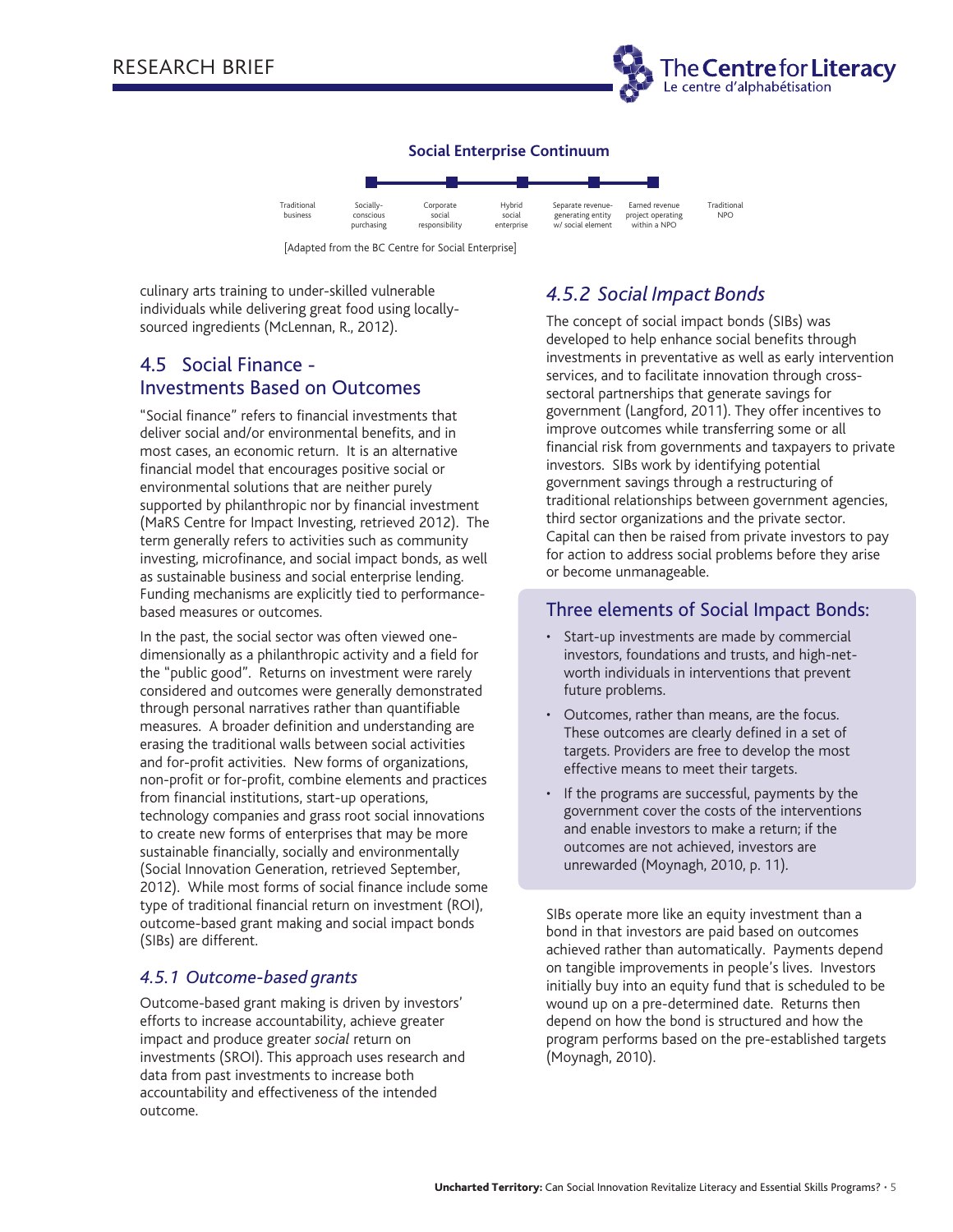

# **The New York City Social Impact Bond: Its structure and financial returns**



#### **NYC Social Impact Bond Structure**

From an idea first tested in 2010 in Peterborough, England's city prisons, SIBs have garnered much international interest and become a buzzword in social policy. In 2012, Goldman Sachs announced that it would create the first SIB in America to help fund a New York City prison program that aims to lower the 50% recidivism rate among youth offenders jailed at the Rikers Island Correctional Facility. The four-year program is providing education, intensive training and counselling to at-risk incarcerated youths through private, non-profit agencies. It will have to reduce the recidivism rate by at least 10% for Goldman Sachs to recoup its investment. If the recidivism rate drops further, Goldman could profit by up to \$2.1 million beyond its original investment while it stands to lose up to \$2.4 million if the program fails to meet its targets (Francescani, 2012).

As with most investments, there are inherent risks to SIBs. While it is too early to draw solid conclusions, it is understood that SIBs are a new financial instrument with the potential to harness innovation in the social service sector and address intractable social issues.

As the field of social finance evolves, we will develop a better understanding of how and which financial instruments, investments and incentives work best for whom and under what conditions.

## 5. CAN SOCIAL INNOVATION HELP LES PROGRAMS ACHIEVE GREATER IMPACTS?

A critical characteristic of a number of important social innovations that have been able to solve specific social or community problems, is a shared and exhaustive understanding of the problem and a collective will to do things differently to achieve the best possible solution. In the endeavour to raise literacy and essential skills levels in Canada, numerous studies have documented the financial and social costs associated with poor LES levels. However, few social innovations are likely for LES until we have developed a common understanding of what we are trying to achieve and for whom. Raising LES levels may not be an outcome in terms of results that achieve social impacts. These impacts will normally be measured through indicators such as better labour market outcomes, improved health, and reductions in poverty. Solutions to these complex social problems usually extend beyond the sole problem of raising low LES levels and may require different combinations of interventions, partners and model designs.

There is also a growing consensus in policy circles, social services, and the fields of education and skills development, that place and context matter. Innovation leading to positive outcomes generally occurs in a policy context of decentralization, deregulation, and greater levels of autonomy, competition and choice. Experience has shown that one cannot create a truly innovative environment when too many top down administrative requirements make the system more rigid, take up a significant amount of resources and emphasize outputs and metrics often disconnected from achieving better outcomes.

Beyond the challenges of funding and administrative requirements, current approaches to LES are limited. In many jurisdictions, specifically in the United States, innovative adult basic education programs such as I-BEST (Washington State), Shifting Gears (Illinois), and RISE (Wisconsin) are being purposefully designed to address specific challenges (Foster, Strawn & Duke-Benfield, 2011). These initiatives first identified the primary challenges of the adult basic education system and then worked to resolve them. They focused on learner persistence, program duration, appropriate client characteristics, positive learner outcomes and impacts on earnings. They also waited until they had evidence of effectiveness *before* exploring alternative funding models. In Canada, the field of LES has yet to identify and develop a common understanding of the nature and scope of the challenges it faces.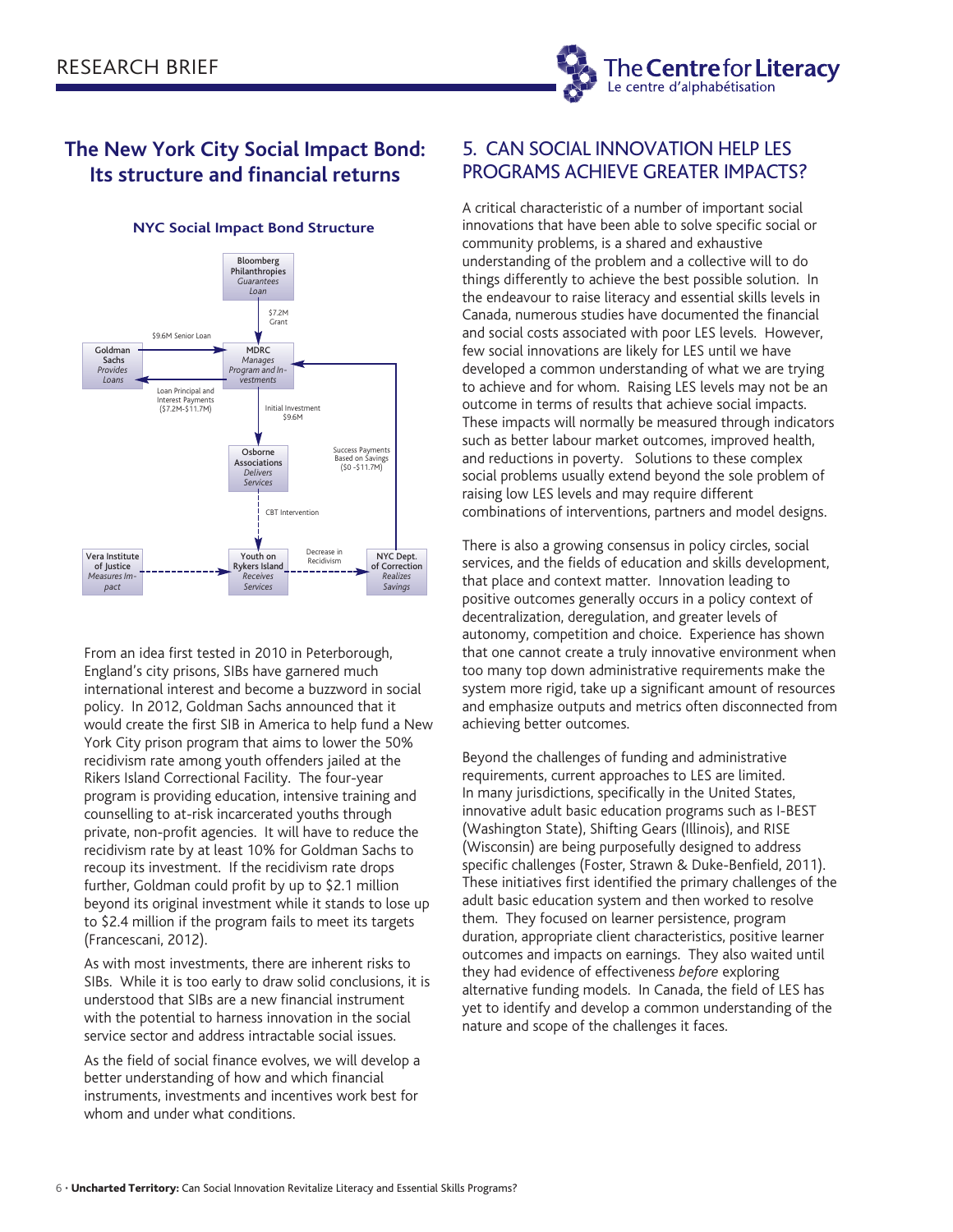

## 5.1 Creating the conditions for social innovation in LES

To create the conditions for innovative solutions to complex problems, we must ask the right questions to identify the exact nature of the problem and distinguish whether the problem is solely a matter of low LES levels or of complex social issues (unemployment, social assistance and family sustaining wages) where LES is only one component. Only by answering such questions can the LES field arrive at agreement about what we are trying to achieve and create the necessary conditions for social innovation to produce results that matter.

Once we know what we are trying to address, the next step is to agree on what LES programming can achieve in terms of actual student outcomes and social impacts. Beyond that, to cultivate an environment for social innovation, we might consider "innovations" in existing program design. Among the most important would be a more integrated systems approach which, as noted by Leadbeater about innovations in education, is less likely to be unique and more likely to combine elements of existing approaches in our current employment and training system. Numerous examples of successful alternatives borrow elements from several approaches and have persuasive data about potential effectiveness. These innovations in program and system design use substantive participant data to determine effectiveness and inform program improvement. We need to look at borrowing from the best (i.e. most demonstrably successful) to create the "new".

LES stakeholders should perhaps consider what changes we need to make to ensure the effectiveness of our work – without predicating those changes on what others (i.e. governments and business) must do first (Levin, 2004). While it is true that any new approach will require someone else to take a risk, it is more important that the *LES field acknowledge the need to take some risks*, to leave behind the comforts of conformity, and boldly address the many needs which call for social innovation.

## 6. TO CONSIDER: A CHALLENGE TO THE FIELD

Charles Leadbeater, an observer of systems and innovation across sectors, often suggests that what distinguishes social innovations that *work* for people from those that do not, is the degree of *empathy*. He notes that many large scale innovations lead to systematic efficiencies but are coldly functional. Conversely, he also notes many small innovations that are highly compassionate but may not be efficient or systematically scalable. Leadbeater formulated a question for the non-profit sector: "How can we achieve systems that are of 'high empathy' and which still have a modicum of efficiency?" (2011).

To follow his line of inquiry, we may consider the following questions about applying social innovation to the field of LES:

- Have we defined and understood LES problems correctly?
- Do the three sectors (public, private and third) define the problem in a similar way or do they overlap?
- What type(s) of social innovation might work to address LES problems?
	- What is the literacy and essential skills problem for which a particular social innovation is the solution?
	- What is the evidence of this problem?
	- What does this specific innovation seek to address that has not been addressed in some other way?
	- What is the evidence that suggests that a particular social innovation is the right or necessary approach?
- How will we know if we have succeeded?
	- What is the evidence that will tell us that it was (or was not) the right approach?
- Finally, can we use social innovation to marry efficiency with an intimate knowledge of the problem and a thoughtful series of intensive supports that all quality services require?
	- Is the social innovation replicable and scalable?
	- And if so, can the social innovation outmanoeuvre the constant pressures in favour of the status quo?